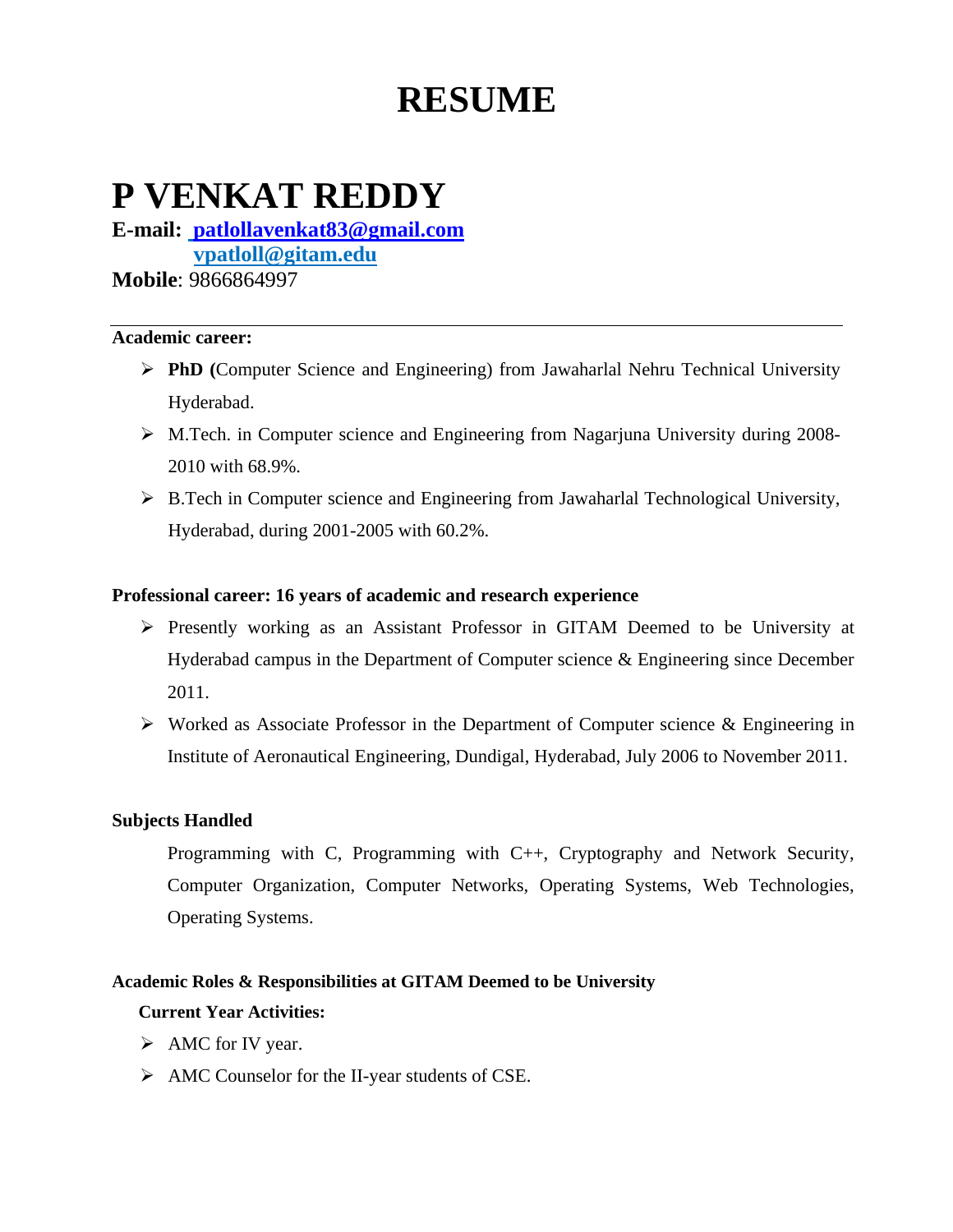#### **Previous Years Activities:**

- ➢ Coordinator of Admission Campaigning for B.Tech during 2012 to 2014
- ➢ Coordinator of Admission Campaigning for M.Tech during 2011 to 2014
- ➢ Hostel Coordinator during 2012-2013.
- ➢ Steering Committee Member for the Department of CSE during 2012-2013.

## **Academics Roles & Responsibilities**

- ➢ Worked as in-charge HOD for the Department of CSE in Institute of Aeronautical Engineering during 2009-10.
- ➢ Coordinator of Spot valuation in Institute of Aeronautical Engineering during 2009-11.
- ➢ Project coordinator for the Department of CSE in Institute of Aeronautical Engineering during 2008-11.
- $\triangleright$  Student Counselor for the Department of CSE in Institute of Aeronautical Engineering during 2006-2010.

# **Workshops & Seminars Organized**

- ➢ National workshop on "Soft Computing Techniques and Data Engineering (SCTDE)", in GITAM University, Hyderabad, 30-31 March 2012.
- ➢ Workshop on "Privacy & Security in Cloud Computing" in GITAM University, Hyderabad, 22-23 March 2013.
- $\geq 2^{nd}$  World conference on "Applied Sciences, Engineering & Technology" in GITAM University, Hyderabad, 8-9 March 2013.
- ➢ Workshop on "Wireless Ad-hoc Networks" in GITAM University, Hyderabad, 3-4 May 2013.
- ➢ Faculty Development Program on "Research Methodology" in GITAM University, Hyderabad,  $3<sup>rd</sup>$  to  $5<sup>th</sup>$  Oct, 2013.

### **Research Publications**

- 1. P.Venkat Reddy, Sudarson Jena, V.Kamakshi Prasad, "An Efficient Parallel and Distributive Hybrid Hypercube for improving the Network Reliability and its Performance Evaluation "The International Journal of Electrical Engineering & Education, Aug 2020. (Science Indexed).
- 2. P.Venkat Reddy, Sudarson Jena, V.Kamakshi Prasad," An Efficient Dynamic Parallel and Distributed Network with Hybrid Hyper Cube", International Journal of Advanced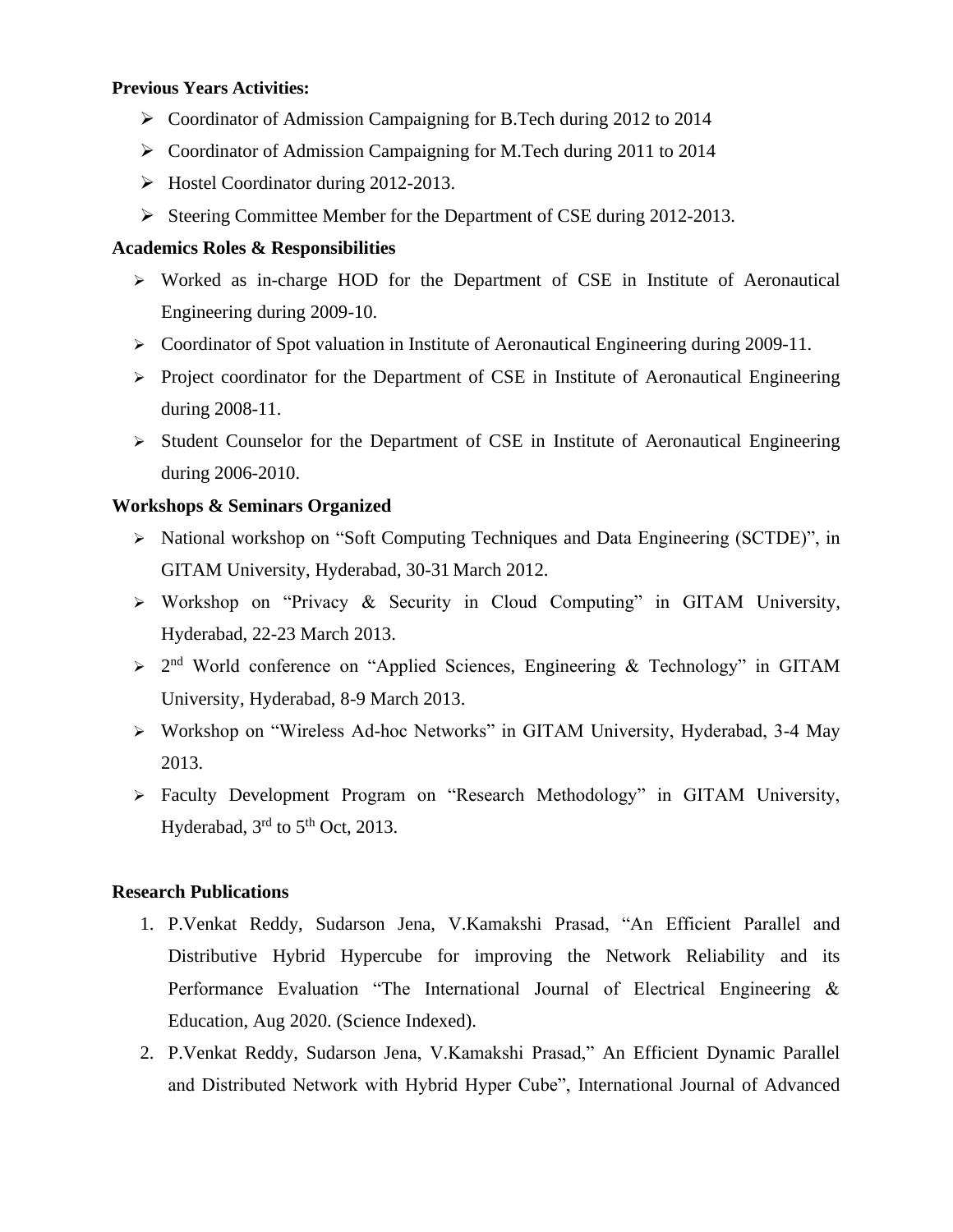Trends in Computer Science and Engineering, Vol 9, July – August 2020 (Scopus Indexed published).

- 3. P.Venkat Reddy, Sudarson Jena, V.Kamakshi Prasad, "An Efficient Exchanged Hyper Cube for Parallel and Distributed Network" in "International Journal of Recent Technology and Engineering", ISSN: 2277-3878, Volume-8 Issue-2S10, September 2019. (Scopus Indexed published).
- 4. P.Venkat Reddy, Sudarson Jena, V.Kamakshi Prasad, "SHORTEST PATH ROUTING IN EXCHANGED FOLDED HYPERCUBE", in International Journal of Research in Engineering and Technology, May 2016.
- 5. P.Venkat Reddy, Sudarson Jena, V.Kamakshi Prasad, " Reliability of Folded Hypercube" in 4th IEEE International Conference on Parallel, Distributed and Grid Computing, Dec 2016. (Scopus Indexed published).

#### **Workshops/Seminars/Faculty Development Programs Attended**

- ➢ National workshop on "Soft Computing Techniques and Data Engineering (SCTDE)", in GITAM University, Hyderabad, 30-31 March 2012.
- ➢ Workshop on "Research Aspects in Information Security" in JNTUH College of Engineering, Hyderabad, 6-7 Dec 2012.
- ➢ Workshop on "Cloud Computing & Fundamentals" organized by Manjra Soft Pty Ltd Australia in JNTUH, Hyderabad 11 Dec 2012.
- $\triangleright$  Workshop on "Privacy and Security in Cloud Computing" in GITAM University, Hyderabad, 22-23 March 2013.
- ➢ Workshop on "Wireless Ad-hoc Networks" in GITAM University, Hyderabad 3-4 May, 2013.
- ➢ ISTE Workshop on "Database Management Systems" conducted by Indian Institute of Technology (IIT) Bombay, 21-31 May 2013.
- ➢ Workshop on "Research Methodology" in JNTUH, Hyderabad, 16-21 Dec 2013.
- ➢ Faculty Development Program conducted by Carrier Path Solutions Pvt. Ltd. in TKR College of Engineering & Technology, Hyderabad, 28-30 June 2010.
- ➢ Faculty Development Program on "Effective Teaching Methodology" in GITAM University, Hyderabad, 16- 17 Dec 2011.
- ➢ Faculty Development Program on "Research Methodology" in GITAM University, Hyderabad, 3-5 Oct 2013.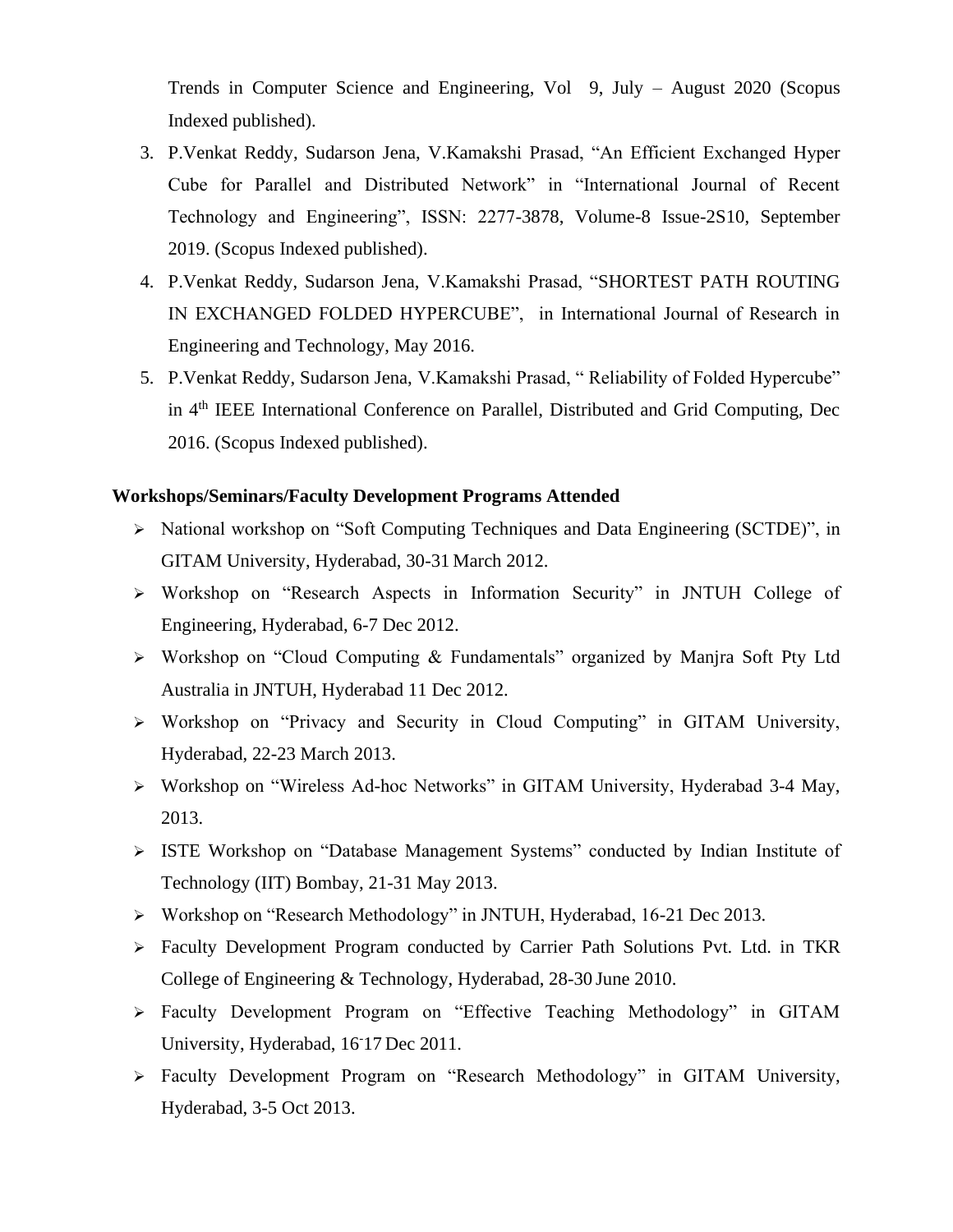- ➢ Faculty Development Program on "Quality Teaching & Research" in GITAM University, Hyderabad, 12- 14 June 2014.
- ➢ ISTE Workshop on "C Programming" conducted by Indian Institute of Technology (IIT) Bombay, 16-21 June 2014.
- ➢ Workshop on "Big Data Analytics & Cloud Computing" under TEQIP-II in VNRVJIT, Hyderabad, 4-6 Sep 2014.
- ➢ Participated in 13th International conference on wireless and Optical Communications Network at GITAM University, Hyderabad, 21 – 23 July 2016.
- ➢ National level Faculty Development Program on "Internet of things" in MGIT, Hyderabad, 17- 21 Oct 2016.
- ➢ Faculty Development Program on "Big Data Analytics & Deep Learning" in MJ, Hyderabad, 3 – 8 Jan 2018.
- ➢ Faculty Development Program on "Applied Cryptography" in GITAM University, Electronics & ICT Academy, NIT Warangal at Vizag, 27 April to 02 May 2018.
- ➢ Faculty Development Program on "Data Science Technology & Next Generation Artificial Intelligence" in MJ, Hyderabad, 3 – 8 Jan 2019.
- ➢ Faculty Development Program on "Productivity tools for Teaching Enhancement" conducted by Dhyanahitha Education Society organized by GITAM University, Hyderabad, 03- 16 April 2020.
- ➢ Faculty Development Program on "Cyber Security & Digital" conducted by JNTUK, Kakinada, 21- 23 May 2020.
- ➢ Faculty Development Program on "Artificial Intelligence" conducted by CBIT, Hyderabad, 22 - 26 May 2020.
- ➢ Faculty Development Program on "Introduction to Artificial Intelligence & Machine Learning" conducted by GCET, Hyderabad, 25- 30 May 2020.
- ➢ Faculty Development Program on "Big Data Hadoop Ecosystem" conducted by CMRIT, Hyderabad, 27- 31 May 2020.
- ➢ Faculty Development Program on "Emerging Technology & Robotics" conducted by MREC, Hyderabad, 26-30 May 2020.
- ➢ Faculty Development Program on "Cyber Security" conducted by SNIST, Hyderabad, 28 May - 01 June 2020.
- ➢ Faculty Development Program on "Artificial Intelligence" conducted by VBEC, Hyderabad, 22- 26 May 2020.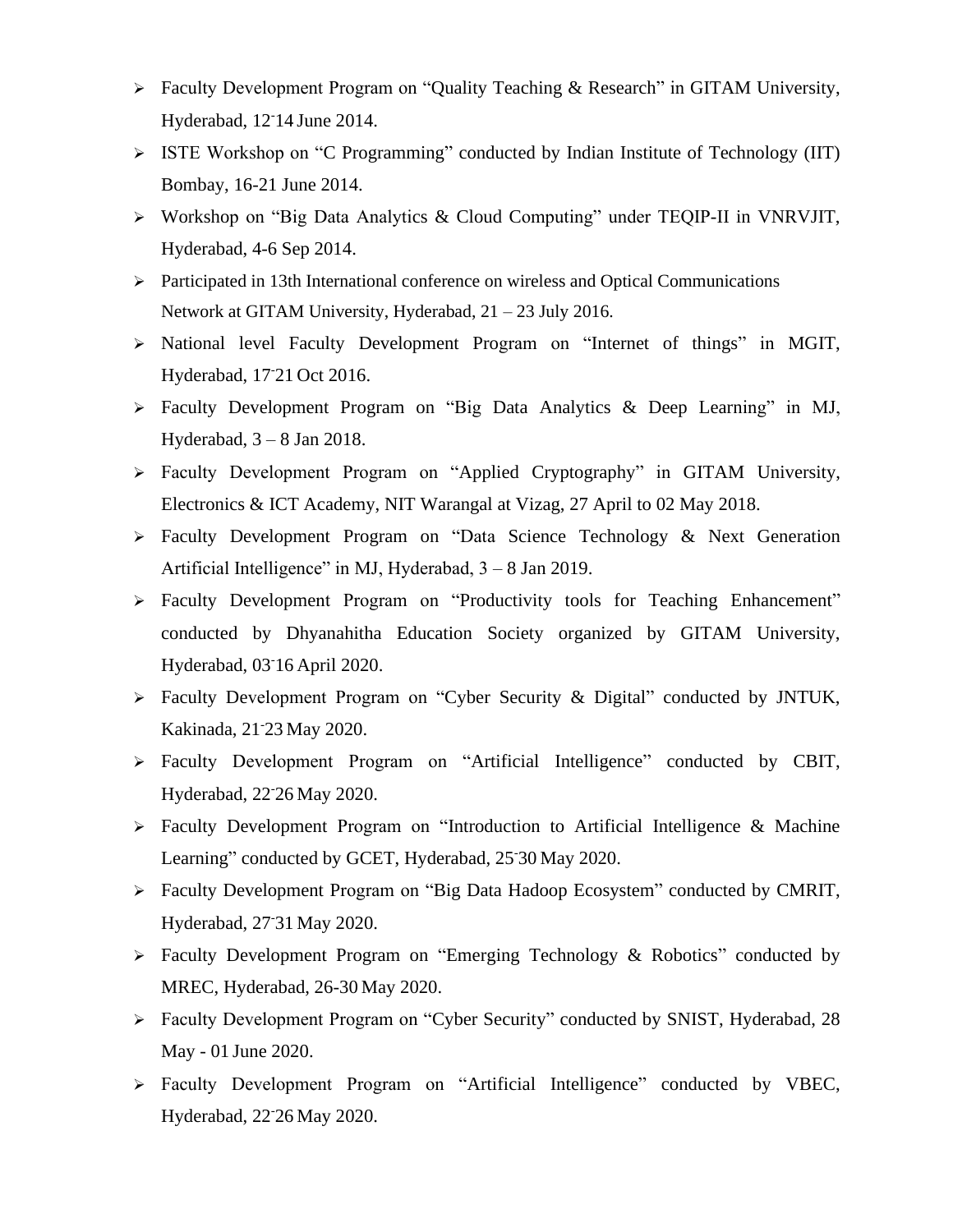- ➢ Faculty Development Program on "Neural Networks and Deep Learning using PYTHON" conducted by REVA University, Bengaluru, 01- 05 June 2020
- ➢ Faculty Development Program on "PYTHON Web Application Framework using Flask and Django" conducted by PEC, AP, 01- 06 June 2020
- ➢ Faculty Development Program on "Perspective of Online Teaching & Learning" conducted by GRIET, Hyderabad, 08- 13 June 2020
- ➢ Faculty Development Program on "Introduction to Data Mining & Machine Learning" conducted by GPREC, Kurnool, 09- 15 July 2020

### **Online Courses:**

➢ Coursera (09 courses)

# **Reviewer:**

➢ Journal of Super Computing

# **Extra-Curricular Activities**

- ➢ Ratified as an Assistant Professor from JNTUH during 2010-2011.
- ➢ Represented as Session Chair in Institute of Aeronautical Engineering for "A National Level Technical Paper Contest", Hyderabad, 14 Oct 2009.
- ➢ Represented as Session Chair in Institute of Aeronautical Engineering for "A National Level Technical Symposium", Hyderabad, 7-8 Oct 2010.
- ➢ Appreciation Certificate issued by Govt. of Andhra Pradesh for Web Casting in the General Election 2014.

# **Personal Details**

| Name                  | $\ddot{\cdot}$ | <b>P</b> Venkat Reddy             |
|-----------------------|----------------|-----------------------------------|
| Father's name         |                | P Narayana Reddy                  |
| Date of Birth         |                | 16-06-1983                        |
| Gender                |                | Male                              |
| <b>Marital Status</b> |                | Married                           |
| Languages Known       |                | English, Hindi, Urdu, and Telugu. |
| Nationality           |                | India.                            |